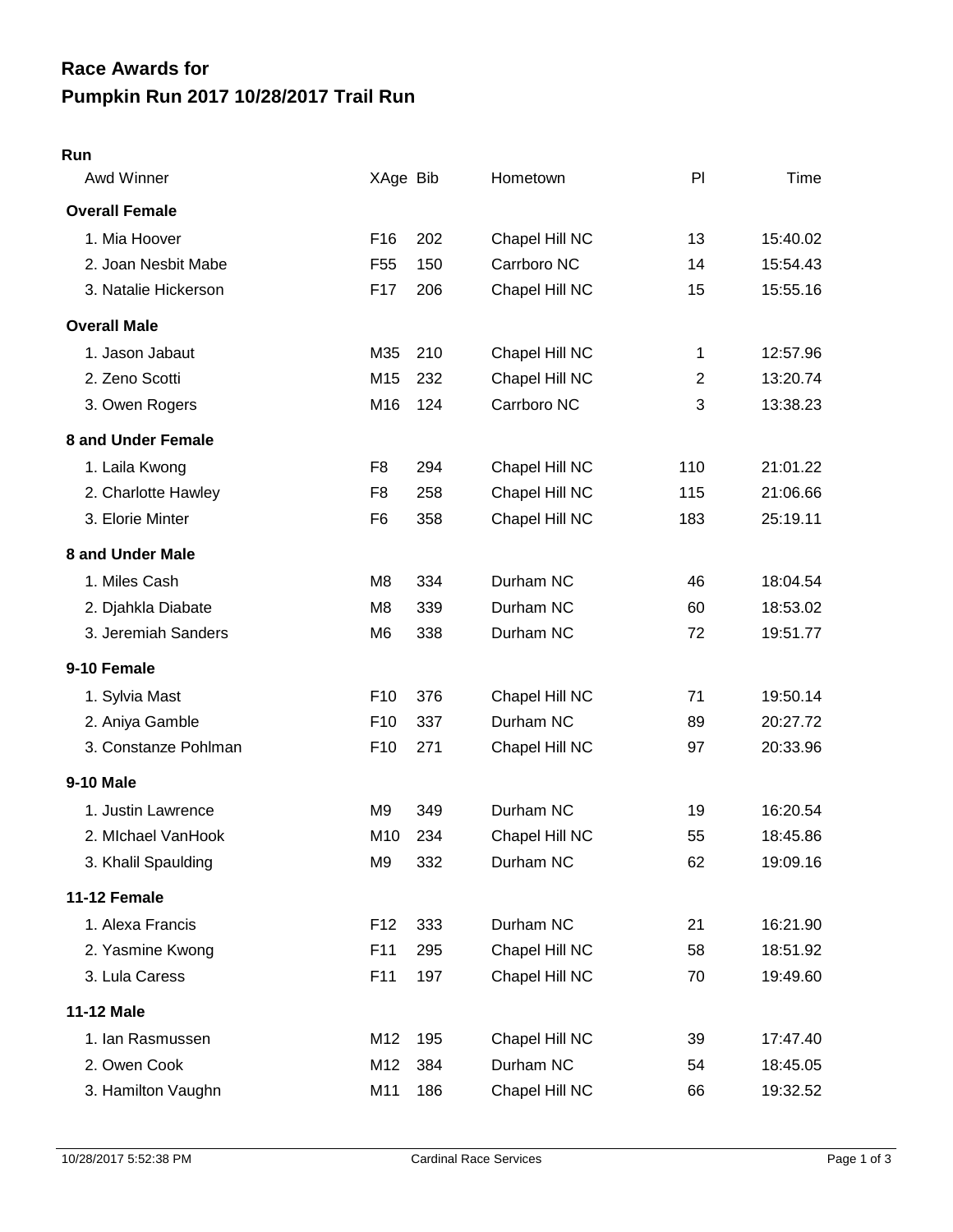## **13-14 Female**

| 1. Virginia Pridgen    | F14             | 125 | Carrboro NC    | 36             | 17:44.27 |
|------------------------|-----------------|-----|----------------|----------------|----------|
| 2. Meredith Wall       | F14             | 146 | Carrboro NC    | 38             | 17:45.47 |
| 3. Emma Thomas         | F14             | 237 | Chapel Hill NC | 43             | 18:02.61 |
| 13-14 Male             |                 |     |                |                |          |
| 1. Ethan Mathis        | M14             | 220 | Chapel Hill NC | 5              | 14:04.00 |
| 2. Max Reisinger       | M14             | 246 | Chapel Hill NC | 6              | 14:06.22 |
| 3. Emil Arangala       | M14             | 254 | Chapel Hill NC | $\overline{7}$ | 14:14.25 |
| 15-19 Female           |                 |     |                |                |          |
| 1. Roxane Bolon        | F <sub>16</sub> | 217 | Chapel Hill NC | 23             | 16:39.02 |
| 2. Olivia Vrba         | F <sub>16</sub> | 216 | Chapel Hill NC | 27             | 16:49.03 |
| 3. lizzie mabe         | F16             | 151 | Carrboro NC    | 34             | 17:25.40 |
| 15-19 Male             |                 |     |                |                |          |
| 1. Tyler Yandrofski    | M17             | 265 | Chapel Hill NC | 8              | 14:39.28 |
| 2. William McClure     | M16             | 240 | Chapel Hill NC | 10             | 15:07.58 |
| 3. Irish Farrell       | M15             | 229 | Chapel Hill NC | 11             | 15:37.78 |
| 20-29 Female           |                 |     |                |                |          |
| 1. Sarah Holden        | F <sub>28</sub> | 127 | Carrboro NC    | 108            | 21:00.48 |
| 2. Charlotte Story     | F <sub>23</sub> | 310 | Chapel Hill NC | 125            | 21:30.72 |
| 20-29 Male             |                 |     |                |                |          |
| 1. Theo Jass           | M28             | 156 | Carrboro NC    | 50             | 18:28.40 |
| 2. Ed Paiewonsky       | M29             | 171 | Chapel Hill NC | 59             | 18:52.25 |
| <b>30-39 Female</b>    |                 |     |                |                |          |
| 1. Katie Huffman       | F36             | 181 | Chapel Hill NC | 90             | 20:28.67 |
| 2. Sarah Owens         | F30             | 149 | Carrboro NC    | 156            | 23:33.49 |
| 30-39 Male             |                 |     |                |                |          |
| 1. Daniel Eller        | M36             | 190 | Chapel Hill NC | 128            | 21:39.96 |
| 2. Nick Vaughn         | M39             | 188 | Chapel Hill NC | 143            | 22:45.48 |
| 40-49 Female           |                 |     |                |                |          |
| 1. Maria Gallego Attis | F44             | 183 | Chapel Hill NC | 41             | 17:59.25 |
| 2. Tina Clossick       | F46             | 208 | Chapel Hill NC | 57             | 18:50.28 |
| 40-49 Male             |                 |     |                |                |          |
| 1. Dave Mabe           | M42             | 152 | Carrboro NC    | $\overline{4}$ | 13:50.44 |
| 2. Jason Liss          | M41             | 381 | Chapel Hill NC | 16             | 15:57.43 |
| <b>50-59 Female</b>    |                 |     |                |                |          |
| 1. Melissa Chiti       | F <sub>51</sub> | 348 | Durham NC      | 63             | 19:19.04 |
| 2. Lisa Tarantino      | F <sub>50</sub> | 214 | Chapel Hill NC | 167            | 24:02.48 |